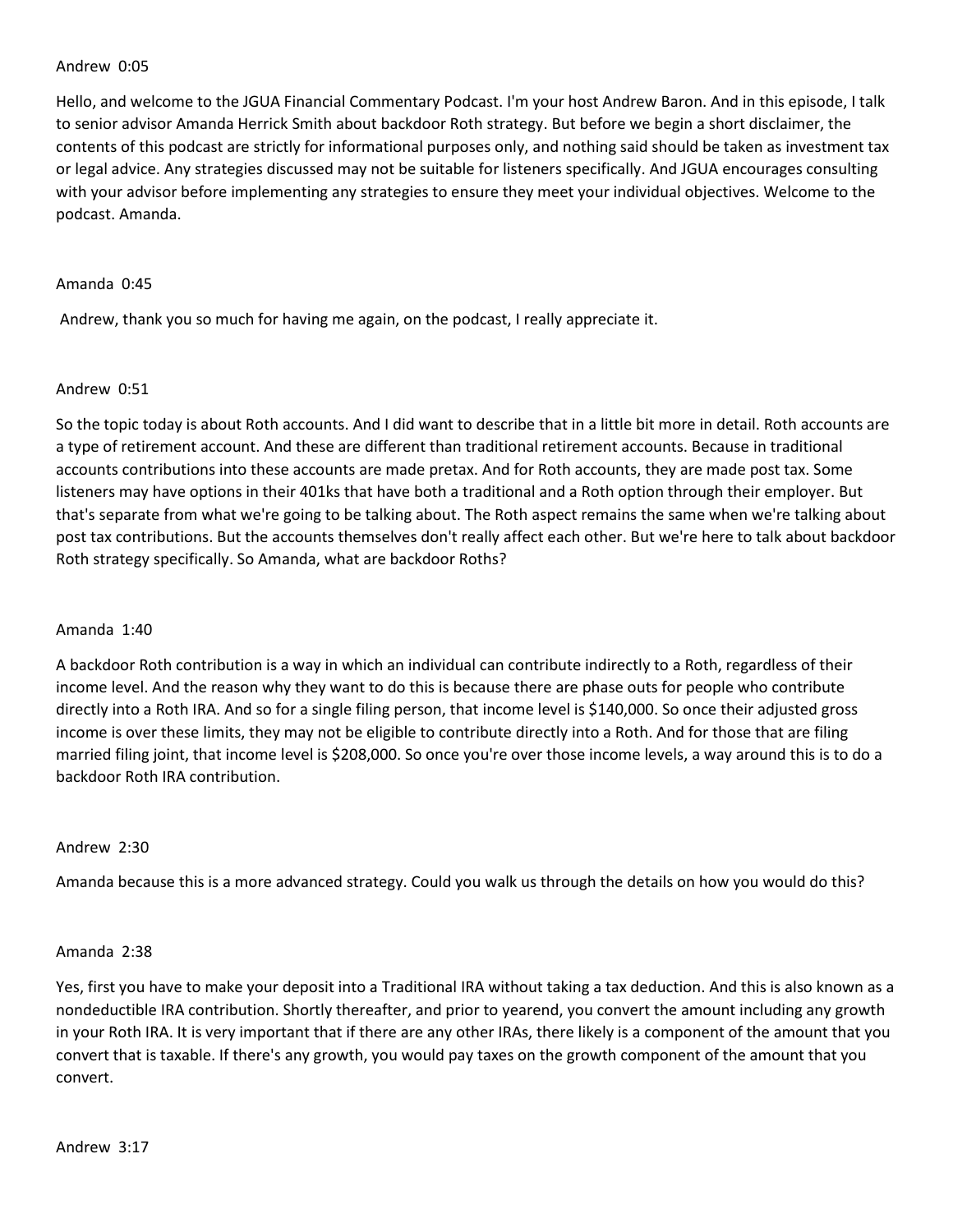## Amanda 3:21

It's a very good question, Andrew, we understand that Roth IRAs grow tax free in their distributions in retirement are also free of tax. As we all are a little concerned with future tax rates. The Roth IRA would provide another bucket in retirement to withdraw funds from giving the retiree extra flexibility and also tax planning opportunities. Since Roth IRA withdrawals are not taxed, in a sense no required minimum distributions are required. Retirees' adjusted gross income would be lowered to help eliminate excess Medicare premiums. There's also deductions that's based on adjusted gross income. So doing a backdoor Roth contribution could be an advantage.

### Andrew 4:10

Amanda, there are some tax complications that listeners should be aware of. Could you explain those?

### Amanda 4:16

So there is some caution. There are pro rata rules that everyone needs to be aware of. And before you consider doing a backdoor Roth contribution, you'll first want to see if you have any traditional Sep or rollover IRAs, because the pro rata rule applies, and the pro rata rule does not include 401k in 403b plans. Since nondeductible IRA contributions create basis in the IRA, when you go to do a Roth conversion, a portion of the conversion will be taxable. So I'll explain an example.

Let's say an individual has a Traditional IRA with \$14,000 of pretax contributions, this person is under age 50 and decides to contribute the maximum IRA contribution of \$6,000 and not take a tax deduction, when they go to convert the 6,000, 30% of the amount converted is not taxable.

This is calculated by taking the 6000 nondeductible IRA contribution and dividing by the total IRA balance including the recent contribution. Since 30% is not taxable 70% of the \$6,000 contributed is taxable, and this amount is \$4,200. So, this \$4,200 will be subject to marginal income tax will be included rate in your tax return. If there's a lot saved in the traditional or Sep IRAs, doing a backdoor Roth contribution may not make sense. Or if you have a 401k or 403b employer plan if it does allow for rollovers, then one way around this as you can take the SEP IRAs, Traditional IRAs or Rollover IRAs and actually transfer them into your 401k. So that way, when you go to do a backdoor Roth contribution, you don't have to pay any income taxes when you go to convert.

#### Andrew 6:30

What about the mega backdoor Roth strategy? Could you talk to us about that?

### Amanda 6:36

So this is where you make after tax contributions into a 401k or 403b plan. It is called a mega because an IRA contribution is generally limited to \$6,000 per year, or \$7000 if you're over age 50. However, after tax contributions into a 401k, or 403b can be very large or mega. Since the Internal Revenue Service limits the total 401k, for example, contributions to \$58,000 in this \$58,000 would include the \$19,500 pretax employee contributions, any employer match and also any after tax contributions. So your after tax amount could actually be pretty substantial. Doing the backdoor Roth contribution will only work for this method, if you're able to do in non-hardship in service withdrawal. So although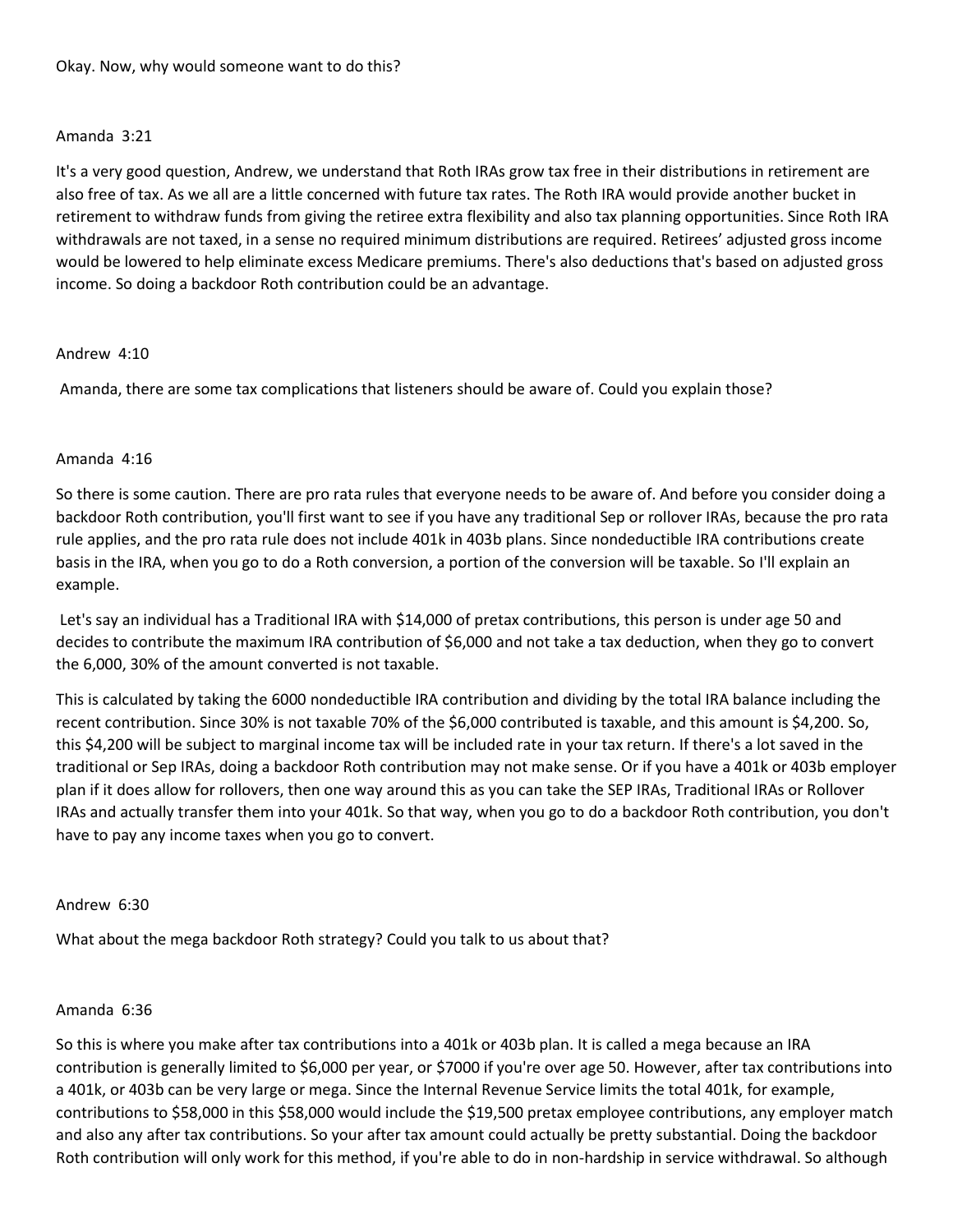this might not be the case, it could be a great way of building up the Roth component in your 401k or 403b. So that way, in retirement, you can actually roll over that piece into a Roth IRA and then also roll over the pretax or the traditional piece into a Traditional IRA.

# Andrew 8:09

Quickly, I like to pause and explain by what you mean when you say in service rollover. Typically retirement accounts prevent current employees from being able to move their money out of the account. However, some plans allow for money to be transferred from the employer plan to another plan like an IRA, while the employee is still working. Typically, there are things like age restrictions, such as requiring the employee to be over age 55, 59 or, sometimes you'll see length of employment restrictions, meaning you will have had to have been there for two or three years. I just wanted to add that quickly, go on.

# Amanda

Yes. So there is a five year rule that you'll need to understand. So with any Roth contributions, you can always withdraw what you contribute at any time for a direct Roth IRA contribution. So that's for those people who can actually contribute directly into their Roth IRAs. And they're under the income limits.

If you're under age 59 and a half, if the withdrawal exceeds what you contributed. This excess, which I like to call growth may be subject to tax and a 10% penalty. Now, if you're over 59 and a half and the account is open for less than five years. The growth is subject to tax. However, there's no penalty. Each conversion is separately subject to this five year rule. And the reason for this is to prevent people from using Roth conversions to get penalty free access to their Traditional IRA.

If doing a mega backdoor Roth contribution makes sense, the after tax contributions rolled over, are able to be withdrawn without tax or penalty. However, if the growth is converted to a Roth IRA, it is locked up for five years. So before I make any recommendations to my clients for doing a backdoor Roth contribution, I definitely make sure that they don't have any other Traditional or SEP or Rollover IRAs. And one way I do this is I work with them in putting together a balance sheet, which lists all their assets and liabilities.

And it helps me identify what type of accounts they have, and also the titling if they're in their name, their spouses name, joint name, and so forth to see if it makes sense to do a backdoor Roth contribution. And another thing that's important to look at is tax rates, what are future tax rates going to look like? Does it make sense to contribute to your Traditional IRA directly and take a deduction if you're eligible? Or does it make sense to do a Roth conversion to build that other bucket in retirement that you can draw from without having to pay any income taxes? So it's so important to work with a financial planner, or you know, a tax person, if a person that has a lot of knowledge on income taxes. To help lead you down the path. What makes the most sense for you taking a step back?

### Andrew

Do you have anything to say about in general Roth conversions?

### Amanda 11:33

I do, Andrew, actually, one of the things that I've been working a lot with my clients is doing Roth conversions. So one of the largest concerns is what future tax rates might look like, will they be higher. And that's a big concern of a lot of my